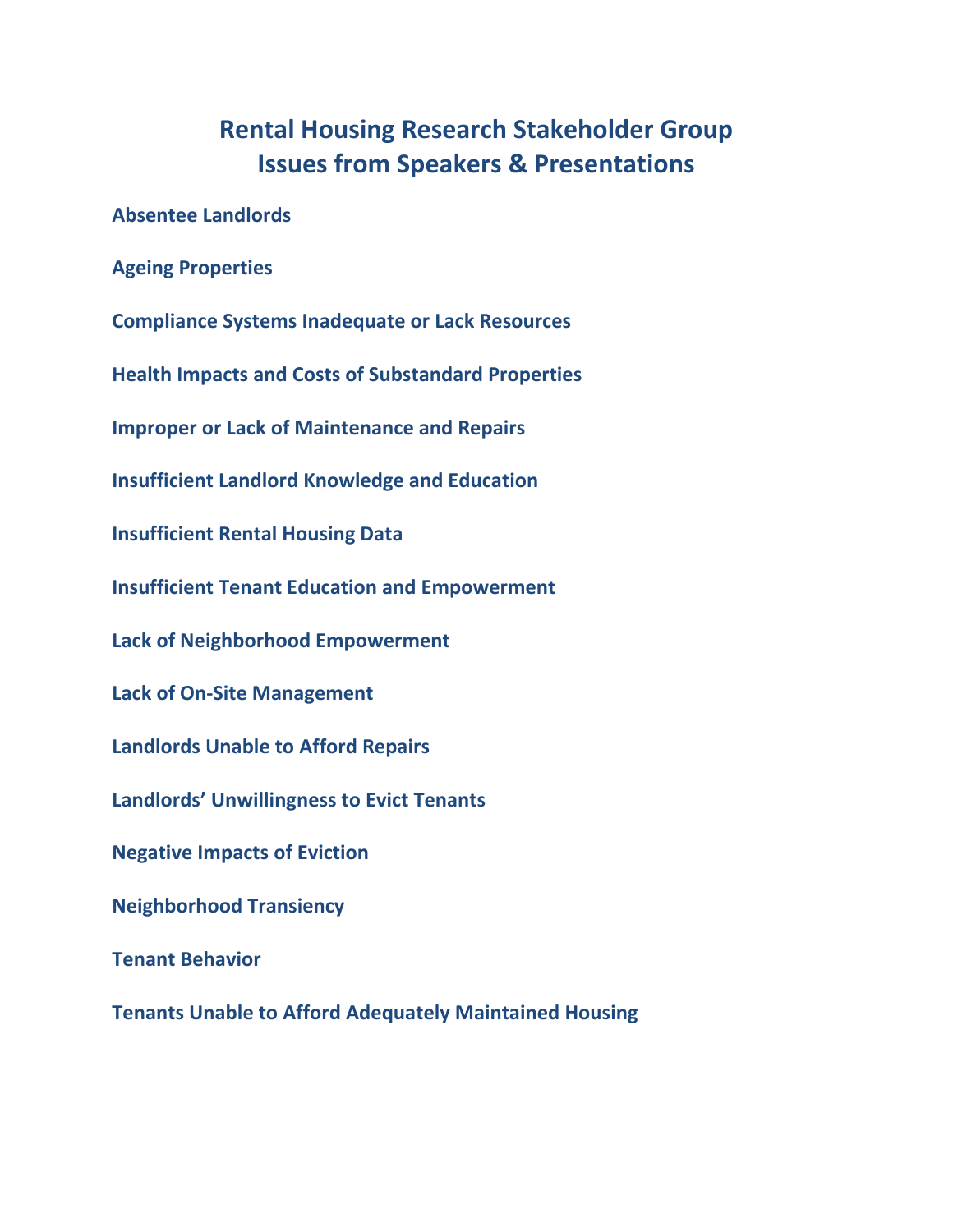### **Rental Housing Research Stakeholder Group Existing Programs**

#### **C.O.P.S. Block Watch and Neighborhood Observation Patrol**

Allows neighbors and volunteers to become the eyes and ears of law enforcement in their neighborhoods

#### **C.O.P.S. Code Enforcement Reporting**

Assists citizens with reporting code violations

#### **C.O.P.S. Crime Free Multi‐Housing Program**

Program for landlords of multiple units to help reduce crime in and around their rentals

#### **C.O.P.S. Safe Streets**

Provides support and guidance to neighbors of nuisance properties

#### **City of Spokane Building and Developer Services**

Enforces city building codes by inspecting and approving new building construction; and offers safety inspections in existing buildings to tenants or homeowners for a fee.

#### **City of Spokane Code Enforcement**

Enforces land use complaints; and city health and safety codes and ordinances; in buildings deemed unsafe or uninhabitable

#### **City of Spokane Nuisance Property Ordinance**

Section of Spokane Municipal Code outlining civil and criminal remedies available for properties with consistent criminal activity that may result in the building being ordered vacated for a year

#### **Gonzaga Center for Law and Justice, University Legal Assistance**

Free legal representation, advice, and counseling to low-income persons 60 years of age and older

**Landlord Association of the Inland Northwest Landlord Education and Legal Resources**

Legal advice, witness program, forms and books, and landlord classes for association members

#### **Northwest Justice Project CLEAR Hotline**

Toll‐free hotline that provides legal assistance to low‐income individuals

#### **Rental Housing Association of Washington Member Resources**

Tenant screening, landlord education, and forms for association members

#### **SNAP Weatherization Program**

Provides assistance for improvements or repairs to increase energy efficiency in owner occupied homes or renter occupied homes with the owner's permission. Also checks for home safety hazards including carbon monoxide, lead, & asbestos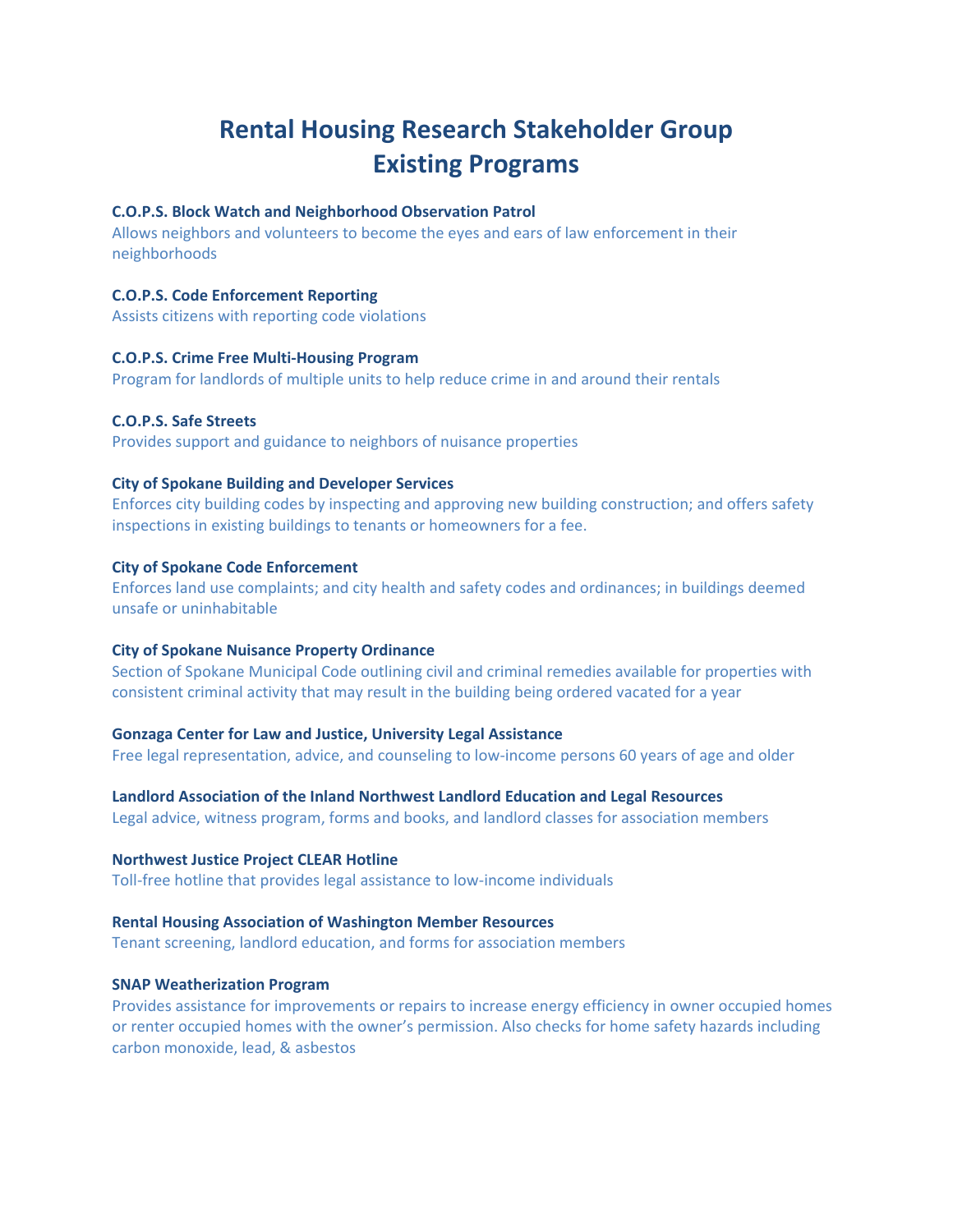#### **SNAP/Living Green DIY Minor Home Repairs**

Workshop teaching minor home repairs

**SNAP/Living Green Healthy Homes** Workshop to reduce home allergens

**Solid Ground Tenant Services** Informational website and phone line that provides tenant counseling and resource referral services

**Spokane County Bar Association Volunteer Lawyers Program** Free legal assistance to low income residents

#### **Spokane Fire Department Permit System**

Conducts site inspections to ensure compliance with code and safety requirements as part of the issuance of sprinkler operating permits for commercial and residential buildings 5 units or larger

#### **Tenants Union Tenants Rights Hotline and Walk‐In Clinics**

Free phone and walk-in counseling services from trained non-attorney tenant counselors

#### **Washington DSHS Additional Requirements for Emergent Needs (AREN)**

Emergency assistance for individuals under TANF, State Family Assistance, or Refugee Cash Assistance. AREN provides emergency rental or relocation assistance, and covers repairs when there is a health risk and it is more expensive to move

#### **Washington Landlord Association Member Services & Advice Line for Landlord Members and Tenants**

Forms and screening services for association members. Advice line for association members and tenants

#### **Washington Law Help**

Guide to free civil legal services for low‐income persons and seniors

**Washington State 211** Referrals to rental assistance resource agencies

#### **Washington State Bar Association Moderate Means Program**

Housing‐related legal representation for moderate income families

#### **Washington State Landlord Tenant Act**

Revised Code of Washington covering legal requirements and responsibilities of landlords and tenants related to the leasing of residential property in the State of Washington

#### **Washington Web Lawyer Legal Advice**

Free online legal advice to low income residents via messaging system from volunteer attorneys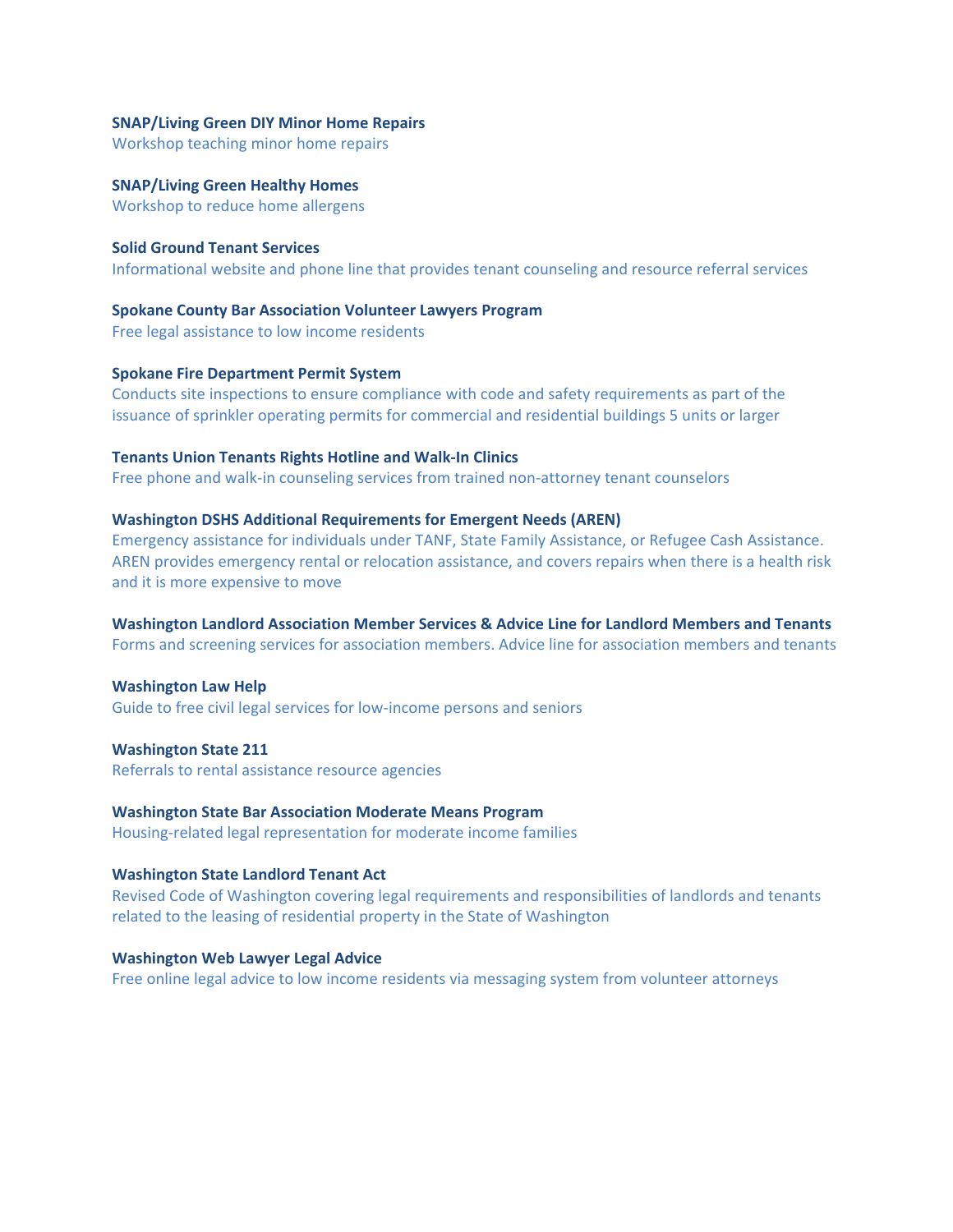|                                         | <b>C.O.P.S. Block Watch</b> | C.O.P.S. Code      | C.O.P.S. Crime Free C.O.P.S. |                | <b>City of Spokane</b>    |                    | City of Spokane City of Spokane |
|-----------------------------------------|-----------------------------|--------------------|------------------------------|----------------|---------------------------|--------------------|---------------------------------|
|                                         | and Neighborhood            | <b>Enforcement</b> | <b>Multi-Housing</b>         | <b>Safe</b>    | <b>Building and</b>       | <b>Code</b>        | <b>Nuisance Property</b>        |
|                                         | <b>Observation Patrol</b>   | <b>Reporting</b>   | Program                      | <b>Streets</b> | <b>Developer Services</b> | <b>Enforcement</b> | <b>Ordinance</b>                |
|                                         |                             |                    |                              |                |                           |                    |                                 |
| <b>Absentee Landlords</b>               |                             |                    |                              |                |                           |                    |                                 |
|                                         |                             |                    |                              |                |                           |                    |                                 |
| <b>Ageing Properties</b>                |                             |                    |                              |                |                           |                    |                                 |
| <b>Compliance Systems Inadequate</b>    |                             |                    |                              |                |                           |                    |                                 |
| or Lack Resources                       |                             |                    |                              |                |                           |                    |                                 |
| <b>Health Impacts and Costs of</b>      |                             |                    |                              |                |                           |                    |                                 |
| <b>Substandard Properties</b>           |                             |                    |                              |                |                           |                    |                                 |
| <b>Improper or Lack of</b>              |                             |                    |                              |                |                           |                    |                                 |
| <b>Maintenance and Repairs</b>          |                             |                    |                              |                |                           |                    |                                 |
| <b>Insufficient Landlord Knowledge</b>  |                             |                    |                              |                |                           |                    |                                 |
| and Education                           |                             |                    |                              |                |                           |                    |                                 |
|                                         |                             |                    |                              |                |                           |                    |                                 |
| <b>Insufficient Rental Housing Data</b> |                             |                    |                              |                |                           |                    |                                 |
| <b>Insufficient Tenant Education</b>    |                             |                    |                              |                |                           |                    |                                 |
| and Empowerment                         |                             |                    |                              |                |                           |                    |                                 |
| <b>Lack of Neighborhood</b>             |                             |                    |                              |                |                           |                    |                                 |
| <b>Empowerment</b>                      |                             |                    |                              |                |                           |                    |                                 |
|                                         |                             |                    |                              |                |                           |                    |                                 |
| <b>Lack of On-site Management</b>       |                             |                    |                              |                |                           |                    |                                 |
| <b>Landlords Unable to Afford</b>       |                             |                    |                              |                |                           |                    |                                 |
| <b>Repairs</b>                          |                             |                    |                              |                |                           |                    |                                 |
| <b>Landlords' Unwillingness to</b>      |                             |                    |                              |                |                           |                    |                                 |
| <b>Evict Tenants</b>                    |                             |                    |                              |                |                           |                    |                                 |
|                                         |                             |                    |                              |                |                           |                    |                                 |
| <b>Negative Impacts of Eviction</b>     |                             |                    |                              |                |                           |                    |                                 |
|                                         |                             |                    |                              |                |                           |                    |                                 |
| <b>Neighborhood Transiency</b>          |                             |                    |                              |                |                           |                    |                                 |
|                                         |                             |                    |                              |                |                           |                    |                                 |
| <b>Tenant Behavior</b>                  |                             |                    |                              |                |                           |                    |                                 |
| <b>Tenants Unable to Afford</b>         |                             |                    |                              |                |                           |                    |                                 |
| <b>Adequately Maintained Housing</b>    |                             |                    |                              |                |                           |                    |                                 |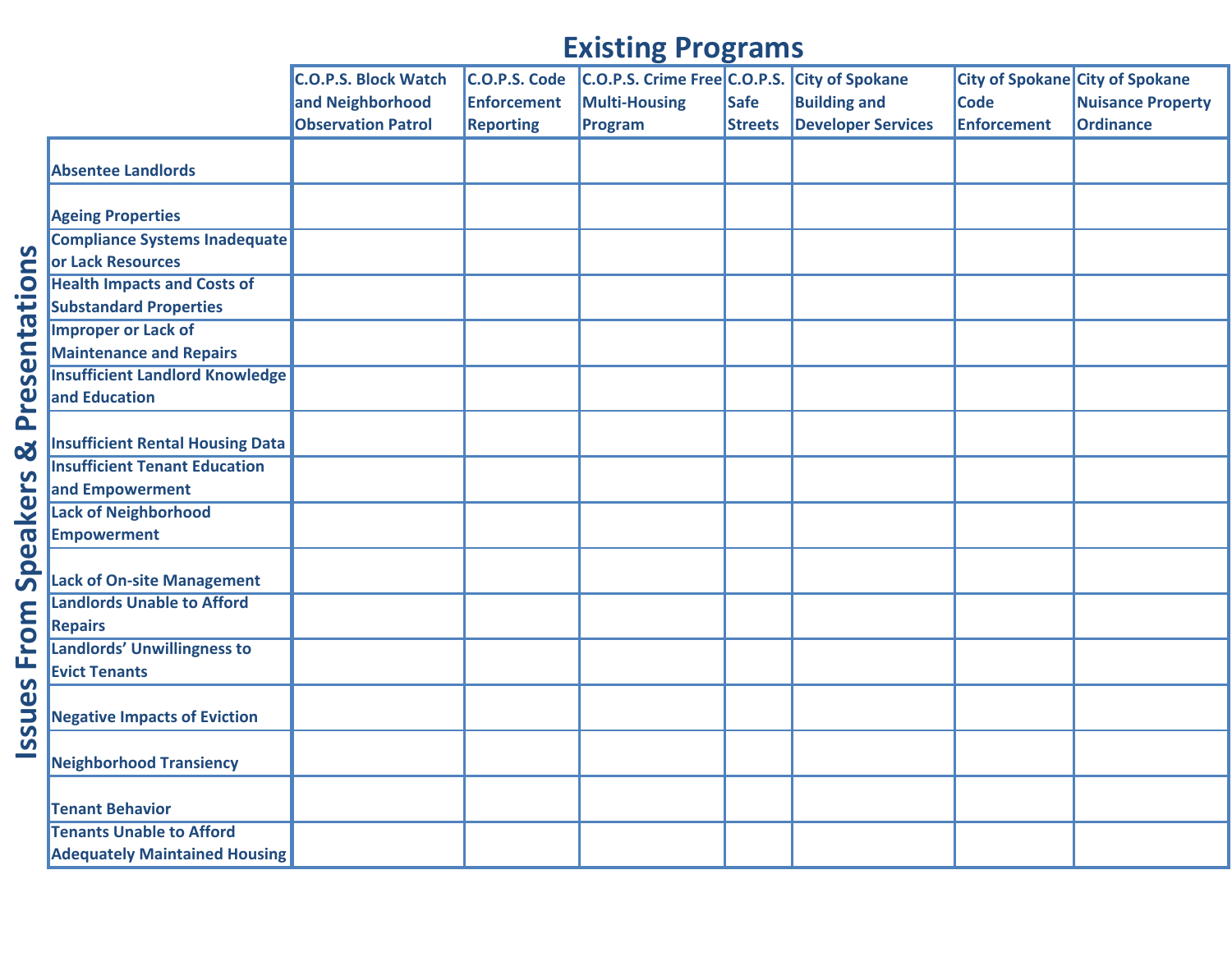|                                         | <b>Gonzaga Center for Law</b> | <b>Landlord Assn of the Inland</b> | Northwest              | <b>Rental Housing Assn of</b> | <b>SNAP</b>    |
|-----------------------------------------|-------------------------------|------------------------------------|------------------------|-------------------------------|----------------|
|                                         | and Justice, University       | <b>NW Landlord Education &amp;</b> | <b>Justice Project</b> | <b>Washington Member</b>      | Weatherization |
|                                         | <b>Legal Assistance</b>       | <b>Legal Resources</b>             | <b>CLEAR Hotline</b>   | <b>Resources</b>              | Program        |
|                                         |                               |                                    |                        |                               |                |
| <b>Absentee Landlords</b>               |                               |                                    |                        |                               |                |
| <b>Ageing Properties</b>                |                               |                                    |                        |                               |                |
| <b>Compliance Systems Inadequate</b>    |                               |                                    |                        |                               |                |
| or Lack Resources                       |                               |                                    |                        |                               |                |
| <b>Health Impacts and Costs of</b>      |                               |                                    |                        |                               |                |
| <b>Substandard Properties</b>           |                               |                                    |                        |                               |                |
| <b>Improper or Lack of</b>              |                               |                                    |                        |                               |                |
| <b>Maintenance and Repairs</b>          |                               |                                    |                        |                               |                |
| <b>Insufficient Landlord Knowledge</b>  |                               |                                    |                        |                               |                |
| and Education                           |                               |                                    |                        |                               |                |
|                                         |                               |                                    |                        |                               |                |
| <b>Insufficient Rental Housing Data</b> |                               |                                    |                        |                               |                |
| <b>Insufficient Tenant Education</b>    |                               |                                    |                        |                               |                |
| and Empowerment                         |                               |                                    |                        |                               |                |
| <b>Lack of Neighborhood</b>             |                               |                                    |                        |                               |                |
| <b>Empowerment</b>                      |                               |                                    |                        |                               |                |
|                                         |                               |                                    |                        |                               |                |
| <b>Lack of On-site Management</b>       |                               |                                    |                        |                               |                |
| <b>Landlords Unable to Afford</b>       |                               |                                    |                        |                               |                |
| <b>Repairs</b>                          |                               |                                    |                        |                               |                |
| <b>Landlords' Unwillingness to</b>      |                               |                                    |                        |                               |                |
| <b>Evict Tenants</b>                    |                               |                                    |                        |                               |                |
|                                         |                               |                                    |                        |                               |                |
| <b>Negative Impacts of Eviction</b>     |                               |                                    |                        |                               |                |
|                                         |                               |                                    |                        |                               |                |
| <b>Neighborhood Transiency</b>          |                               |                                    |                        |                               |                |
|                                         |                               |                                    |                        |                               |                |
| <b>Tenant Behavior</b>                  |                               |                                    |                        |                               |                |
| <b>Tenants Unable to Afford</b>         |                               |                                    |                        |                               |                |
| <b>Adequately Maintained Housing</b>    |                               |                                    |                        |                               |                |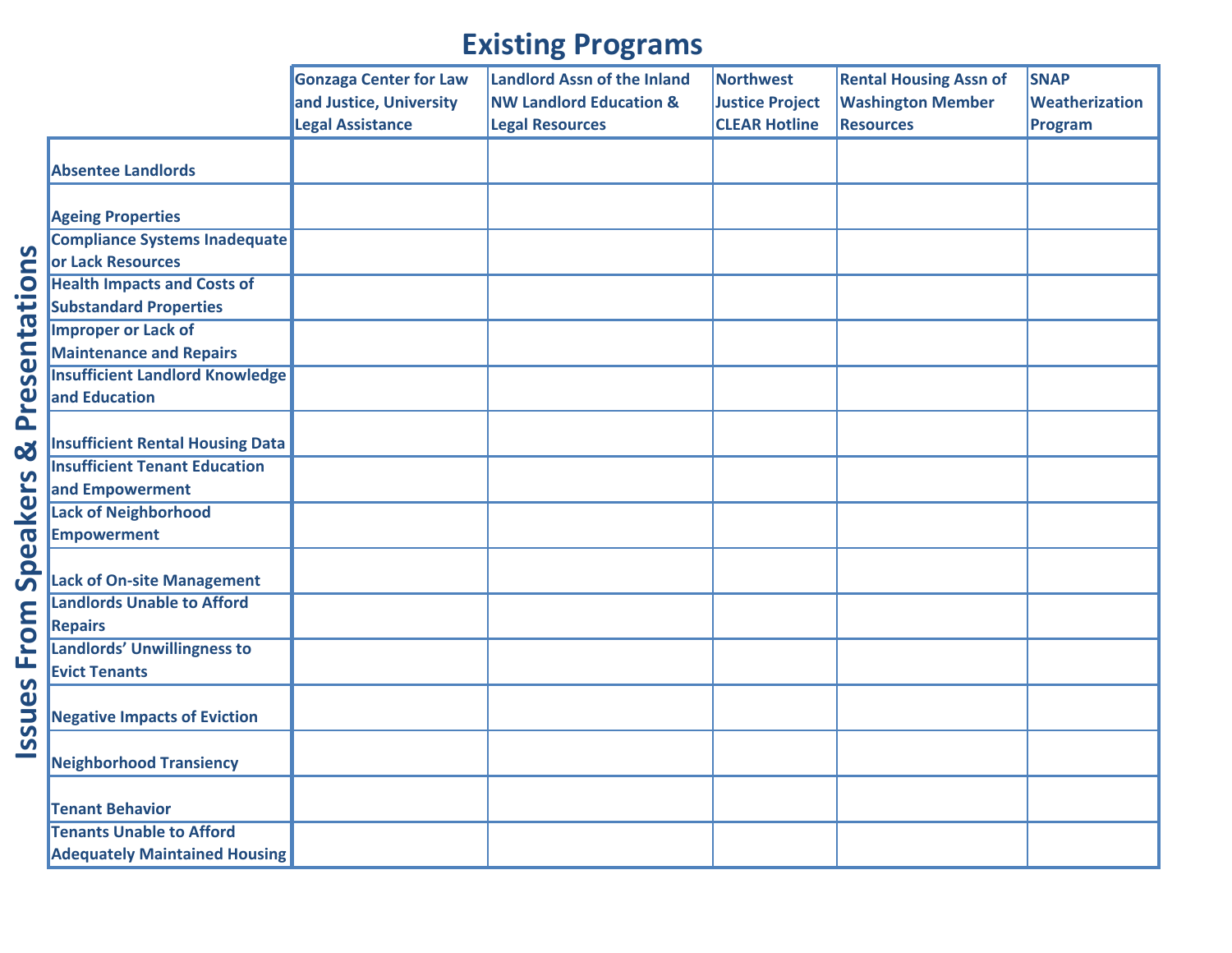|                                         | <b>SNAP/Living</b>     | <b>SNAP/Living</b>   | <b>Solid Ground</b> | Spokane Co. Bar              | <b>Spokane Fire</b>  | <b>Tenants Union Tenants</b>    |
|-----------------------------------------|------------------------|----------------------|---------------------|------------------------------|----------------------|---------------------------------|
|                                         | <b>Green DIY Minor</b> | <b>Green Healthy</b> | <b>Tenant</b>       | <b>Association Volunteer</b> | <b>Department</b>    | <b>Rights Hotline and Walk-</b> |
|                                         | <b>Home Repairs</b>    | <b>Homes</b>         | Services            | <b>Lawyers Program</b>       | <b>Permit System</b> | In Clinics                      |
|                                         |                        |                      |                     |                              |                      |                                 |
| <b>Absentee Landlords</b>               |                        |                      |                     |                              |                      |                                 |
| <b>Ageing Properties</b>                |                        |                      |                     |                              |                      |                                 |
| <b>Compliance Systems Inadequate</b>    |                        |                      |                     |                              |                      |                                 |
| or Lack Resources                       |                        |                      |                     |                              |                      |                                 |
| <b>Health Impacts and Costs of</b>      |                        |                      |                     |                              |                      |                                 |
| <b>Substandard Properties</b>           |                        |                      |                     |                              |                      |                                 |
| <b>Improper or Lack of</b>              |                        |                      |                     |                              |                      |                                 |
| <b>Maintenance and Repairs</b>          |                        |                      |                     |                              |                      |                                 |
| <b>Insufficient Landlord Knowledge</b>  |                        |                      |                     |                              |                      |                                 |
| and Education                           |                        |                      |                     |                              |                      |                                 |
|                                         |                        |                      |                     |                              |                      |                                 |
| <b>Insufficient Rental Housing Data</b> |                        |                      |                     |                              |                      |                                 |
| <b>Insufficient Tenant Education</b>    |                        |                      |                     |                              |                      |                                 |
| and Empowerment                         |                        |                      |                     |                              |                      |                                 |
| <b>Lack of Neighborhood</b>             |                        |                      |                     |                              |                      |                                 |
| <b>Empowerment</b>                      |                        |                      |                     |                              |                      |                                 |
| <b>Lack of On-site Management</b>       |                        |                      |                     |                              |                      |                                 |
| <b>Landlords Unable to Afford</b>       |                        |                      |                     |                              |                      |                                 |
| <b>Repairs</b>                          |                        |                      |                     |                              |                      |                                 |
| <b>Landlords' Unwillingness to</b>      |                        |                      |                     |                              |                      |                                 |
| <b>Evict Tenants</b>                    |                        |                      |                     |                              |                      |                                 |
|                                         |                        |                      |                     |                              |                      |                                 |
| <b>Negative Impacts of Eviction</b>     |                        |                      |                     |                              |                      |                                 |
| <b>Neighborhood Transiency</b>          |                        |                      |                     |                              |                      |                                 |
| <b>Tenant Behavior</b>                  |                        |                      |                     |                              |                      |                                 |
| <b>Tenants Unable to Afford</b>         |                        |                      |                     |                              |                      |                                 |
| <b>Adequately Maintained Housing</b>    |                        |                      |                     |                              |                      |                                 |
|                                         |                        |                      |                     |                              |                      |                                 |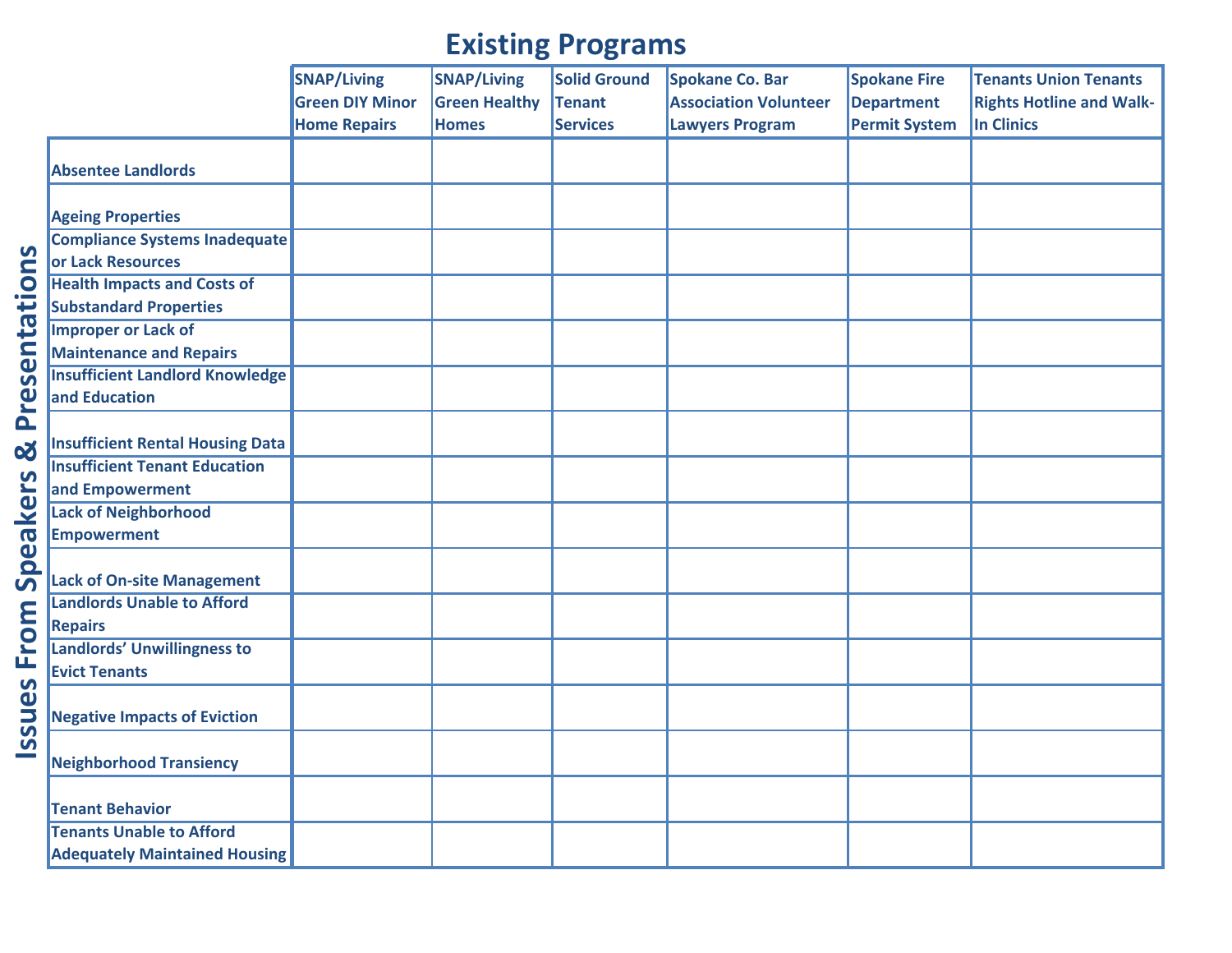|                                         | <b>Washington DSHS Additional</b> | <b>Washington Landlord Assn</b>          |                   |                   | <b>Washington State</b>  |
|-----------------------------------------|-----------------------------------|------------------------------------------|-------------------|-------------------|--------------------------|
|                                         | <b>Requirements for Emergent</b>  | <b>Member Svcs &amp; Advice Line for</b> | <b>Washington</b> | <b>Washington</b> | <b>Bar Assn Moderate</b> |
|                                         | <b>Needs (AREN)</b>               | <b>Landlord Members &amp; Tenants</b>    | <b>Law Help</b>   | State 211         | <b>Means Program</b>     |
|                                         |                                   |                                          |                   |                   |                          |
| <b>Absentee Landlords</b>               |                                   |                                          |                   |                   |                          |
| <b>Ageing Properties</b>                |                                   |                                          |                   |                   |                          |
| <b>Compliance Systems Inadequate</b>    |                                   |                                          |                   |                   |                          |
| or Lack Resources                       |                                   |                                          |                   |                   |                          |
| <b>Health Impacts and Costs of</b>      |                                   |                                          |                   |                   |                          |
| <b>Substandard Properties</b>           |                                   |                                          |                   |                   |                          |
| <b>Improper or Lack of</b>              |                                   |                                          |                   |                   |                          |
| <b>Maintenance and Repairs</b>          |                                   |                                          |                   |                   |                          |
| <b>Insufficient Landlord Knowledge</b>  |                                   |                                          |                   |                   |                          |
| and Education                           |                                   |                                          |                   |                   |                          |
|                                         |                                   |                                          |                   |                   |                          |
| <b>Insufficient Rental Housing Data</b> |                                   |                                          |                   |                   |                          |
| <b>Insufficient Tenant Education</b>    |                                   |                                          |                   |                   |                          |
| and Empowerment                         |                                   |                                          |                   |                   |                          |
| <b>Lack of Neighborhood</b>             |                                   |                                          |                   |                   |                          |
| <b>Empowerment</b>                      |                                   |                                          |                   |                   |                          |
|                                         |                                   |                                          |                   |                   |                          |
| <b>Lack of On-site Management</b>       |                                   |                                          |                   |                   |                          |
| <b>Landlords Unable to Afford</b>       |                                   |                                          |                   |                   |                          |
| <b>Repairs</b>                          |                                   |                                          |                   |                   |                          |
| Landlords' Unwillingness to             |                                   |                                          |                   |                   |                          |
| <b>Evict Tenants</b>                    |                                   |                                          |                   |                   |                          |
|                                         |                                   |                                          |                   |                   |                          |
| <b>Negative Impacts of Eviction</b>     |                                   |                                          |                   |                   |                          |
| <b>Neighborhood Transiency</b>          |                                   |                                          |                   |                   |                          |
|                                         |                                   |                                          |                   |                   |                          |
| <b>Tenant Behavior</b>                  |                                   |                                          |                   |                   |                          |
| <b>Tenants Unable to Afford</b>         |                                   |                                          |                   |                   |                          |
| <b>Adequately Maintained Housing</b>    |                                   |                                          |                   |                   |                          |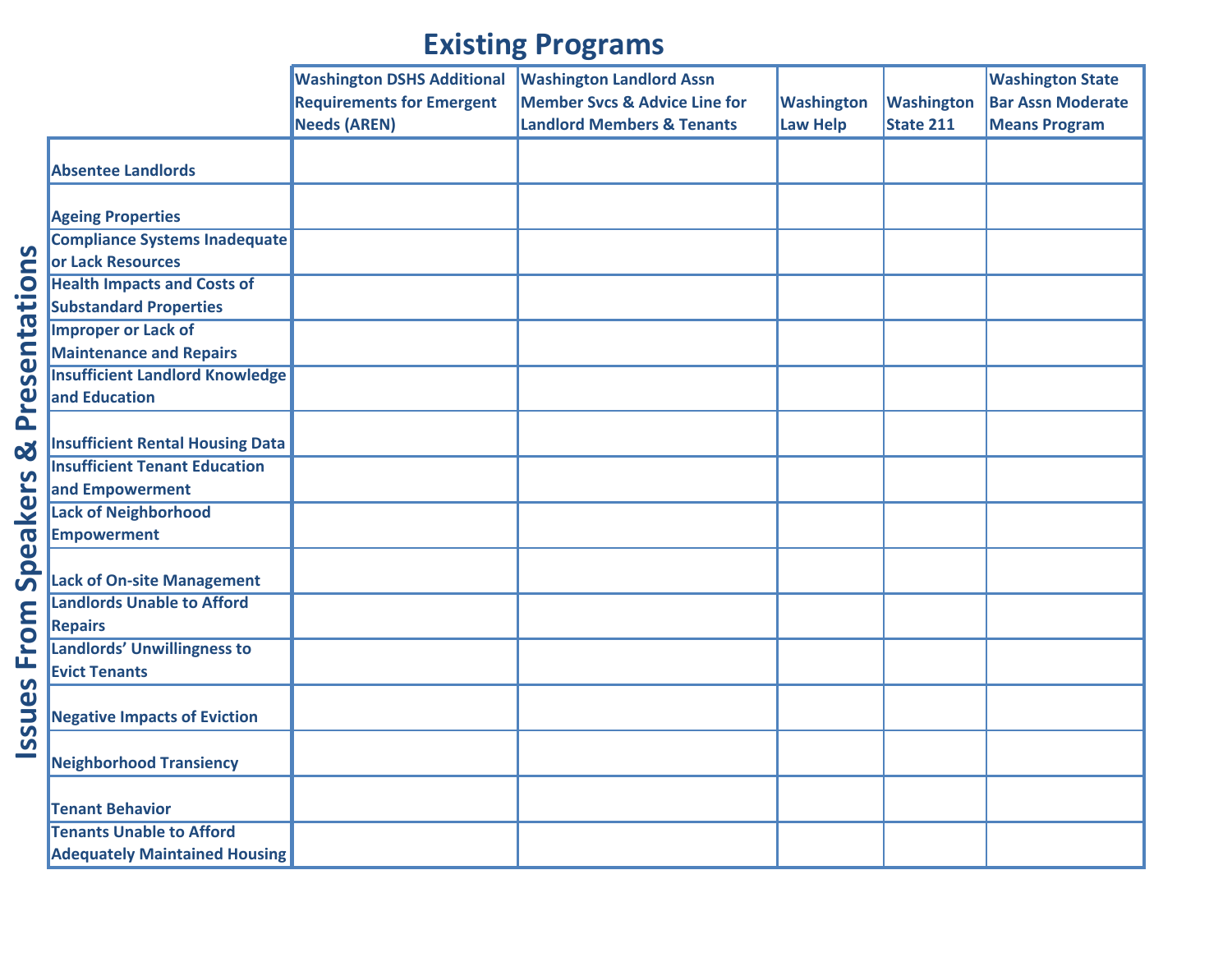|                                         | <b>Washington State</b> | <b>Washington</b>   |
|-----------------------------------------|-------------------------|---------------------|
|                                         | <b>Landlord Tenant</b>  | <b>Web Lawyer</b>   |
|                                         | Act                     | <b>Legal Advice</b> |
|                                         |                         |                     |
| <b>Absentee Landlords</b>               |                         |                     |
| <b>Ageing Properties</b>                |                         |                     |
| <b>Compliance Systems Inadequate</b>    |                         |                     |
| or Lack Resources                       |                         |                     |
| <b>Health Impacts and Costs of</b>      |                         |                     |
| <b>Substandard Properties</b>           |                         |                     |
| <b>Improper or Lack of</b>              |                         |                     |
| <b>Maintenance and Repairs</b>          |                         |                     |
| <b>Insufficient Landlord Knowledge</b>  |                         |                     |
| and Education                           |                         |                     |
|                                         |                         |                     |
| <b>Insufficient Rental Housing Data</b> |                         |                     |
| <b>Insufficient Tenant Education</b>    |                         |                     |
|                                         |                         |                     |
| and Empowerment                         |                         |                     |
| <b>Lack of Neighborhood</b>             |                         |                     |
| <b>Empowerment</b>                      |                         |                     |
| <b>Lack of On-site Management</b>       |                         |                     |
| <b>Landlords Unable to Afford</b>       |                         |                     |
| <b>Repairs</b>                          |                         |                     |
| <b>Landlords' Unwillingness to</b>      |                         |                     |
| <b>Evict Tenants</b>                    |                         |                     |
|                                         |                         |                     |
| <b>Negative Impacts of Eviction</b>     |                         |                     |
|                                         |                         |                     |
| <b>Neighborhood Transiency</b>          |                         |                     |
| <b>Tenant Behavior</b>                  |                         |                     |
| <b>Tenants Unable to Afford</b>         |                         |                     |
|                                         |                         |                     |
| <b>Adequately Maintained Housing</b>    |                         |                     |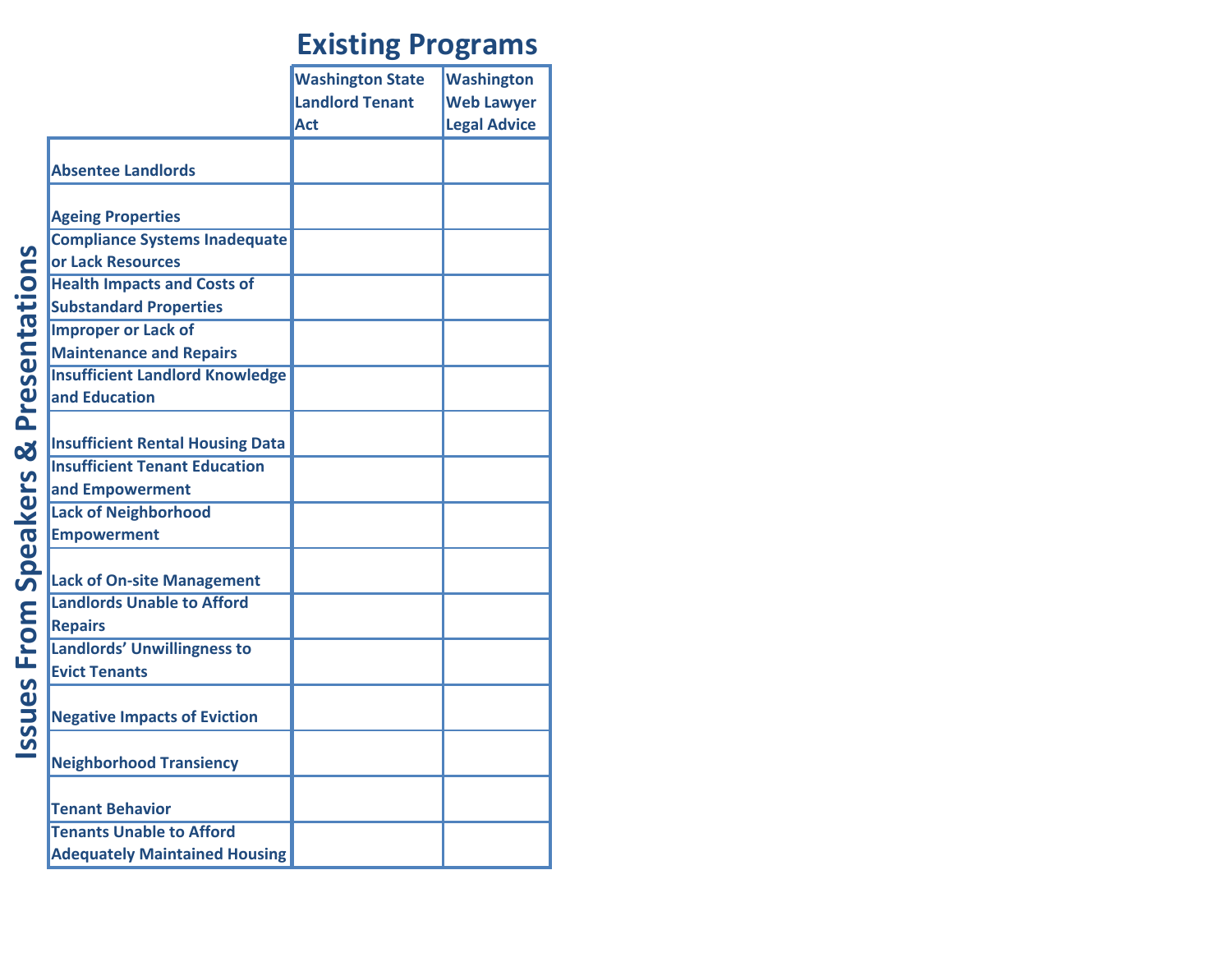|                | A                                                                           | B                          |  |  |  |  |
|----------------|-----------------------------------------------------------------------------|----------------------------|--|--|--|--|
|                | <b>Issues Identified in Rental Housing Research Stakeholder Group</b>       |                            |  |  |  |  |
| 1              | <b>Presentations</b>                                                        |                            |  |  |  |  |
| $\overline{2}$ | <b>Issue</b>                                                                | <b>Presentation Source</b> |  |  |  |  |
|                |                                                                             |                            |  |  |  |  |
|                | Negative impacts of poorly maintained rental properties (health, safety,    |                            |  |  |  |  |
| 3              | property value, quality of life)                                            | Neighborhoods              |  |  |  |  |
| 4              | Absentee landlords                                                          | Neighborhoods              |  |  |  |  |
| 5              | Inability to contact responsible parties                                    | Neighborhoods              |  |  |  |  |
| 6              | No oversight (of landlords)                                                 | Neighborhoods              |  |  |  |  |
| $\overline{7}$ | Delayed (landlord) response to property issues                              | Neighborhoods              |  |  |  |  |
|                |                                                                             |                            |  |  |  |  |
| 8              | Neighborhood erosion due to lack of (landlord) accountability               | Neighborhoods              |  |  |  |  |
| 9              | Transiency within neighborhoods                                             | Neighborhoods              |  |  |  |  |
|                | 10 Lack of legal protection/recourse for neighbors                          | Neighborhoods              |  |  |  |  |
| 11             | Low Incomes                                                                 | Landlords                  |  |  |  |  |
|                |                                                                             |                            |  |  |  |  |
|                | 12 Need for economic growth, more jobs, job security, higher paying jobs    | Landlords                  |  |  |  |  |
|                | 13 More Ageing Properties                                                   | Landlords                  |  |  |  |  |
|                | 14 Ageing properties cost more to repair                                    | Landlords                  |  |  |  |  |
|                | 15 Rents must include some costs toward repairs                             | Landlords                  |  |  |  |  |
|                | 16 Unprofitable properties will be repurposed                               | Landlords                  |  |  |  |  |
|                |                                                                             |                            |  |  |  |  |
|                | 17 Eventually older houses will be decommissioned as rentals                | Landlords                  |  |  |  |  |
|                |                                                                             |                            |  |  |  |  |
|                | 18 What support is available to keep the properties as rentals (tax breaks) | Landlords                  |  |  |  |  |
|                | 19 Less rental properties available                                         | Landlords                  |  |  |  |  |
|                |                                                                             |                            |  |  |  |  |
|                | 20 Increase in housing prices means properties can be sold after recession  | Landlords                  |  |  |  |  |
|                |                                                                             |                            |  |  |  |  |
|                | 21 Rental property investment is high risk and low return                   | Landlords                  |  |  |  |  |
|                | 22 Housing stocks is ageing - increased repair costs                        | Landlords                  |  |  |  |  |
|                | 23   Increased business risks due to more compliance                        | Landlords                  |  |  |  |  |
|                |                                                                             |                            |  |  |  |  |
|                | 24 Rents are not keeping up with operating and replacement costs            | Landlords                  |  |  |  |  |
|                |                                                                             |                            |  |  |  |  |
|                | 25 Improved economy means landlords are more selective                      | Landlords                  |  |  |  |  |
|                |                                                                             |                            |  |  |  |  |
|                | 26   Landlords move to more friendly investment environments (S. Valley)    | Landlords                  |  |  |  |  |
|                | 27 Increasing cost of repairs of older properties                           | Landlords                  |  |  |  |  |
|                |                                                                             |                            |  |  |  |  |
|                | 28 Relatively low rents, few property condition complaints                  | Landlords                  |  |  |  |  |
|                | 29   Very little new housing in City of Spokane                             | Landlords                  |  |  |  |  |
|                |                                                                             |                            |  |  |  |  |
|                | 30 Fewer rentals as older properties are not profitable and are retired     | Landlords                  |  |  |  |  |
|                | 31 Incentives to keep property stocks available                             | Landlords                  |  |  |  |  |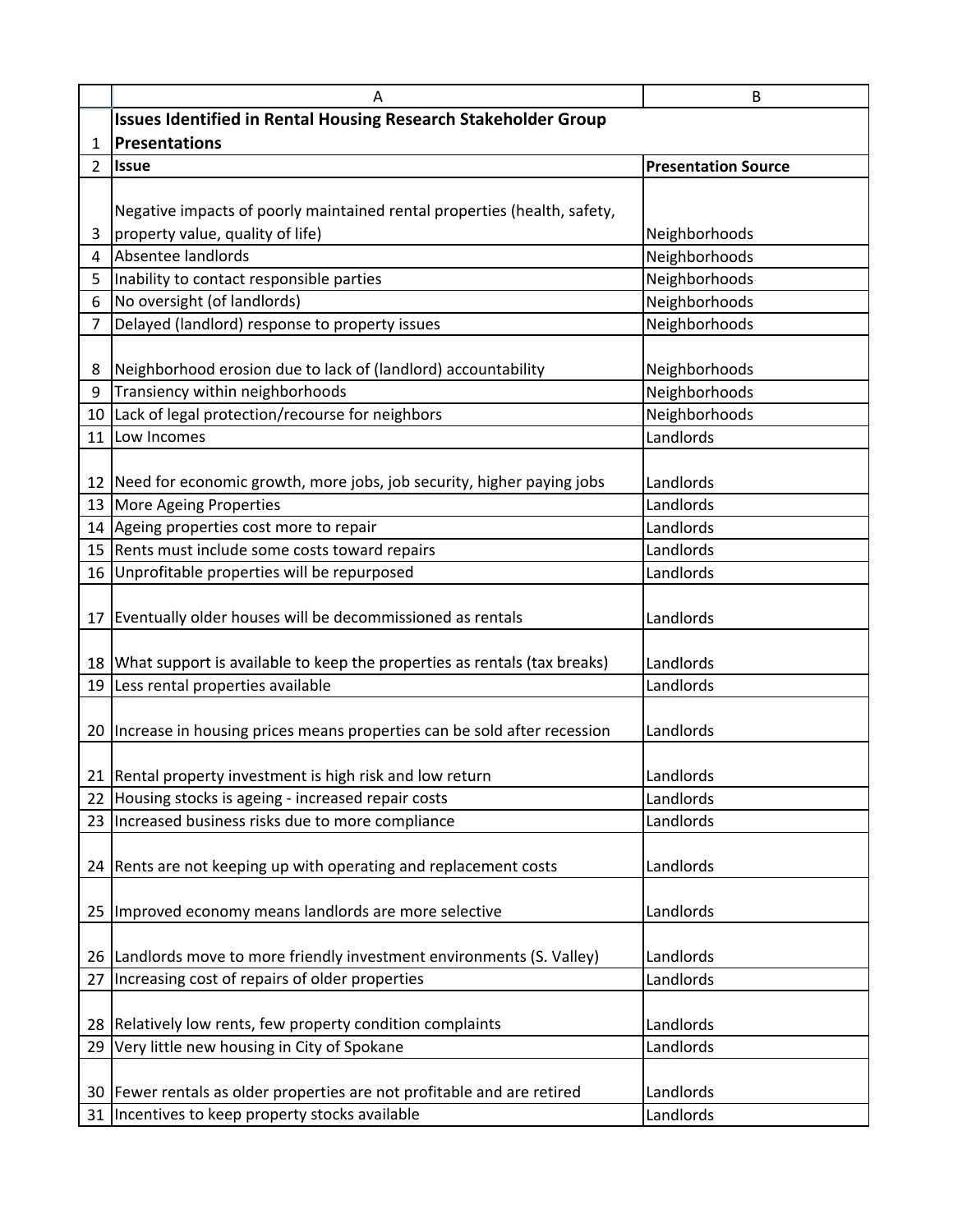| A                                                                        | B              |
|--------------------------------------------------------------------------|----------------|
| 32 Landlords will be more selective in tenant quality                    | Landlords      |
| 33 Less affordable housing                                               | Landlords      |
|                                                                          |                |
| 34 Less government owned housing, more reliance on private housing       | Landlords      |
|                                                                          |                |
| 35   More demand for affordable housing from impoverished 19.9%          | Landlords      |
|                                                                          |                |
| 36 More demand for agencies such as Spokane Housing Ventures, Charities  | Landlords      |
| 37 Vacant properties (foreclosures, inability to repair)                 | Landlords      |
| 38 Damaged buildings (boarded up properties)                             | Landlords      |
| 39 Illegal habitation (squatters)                                        | Landlords      |
| 40 Illegal activities (drugs, prostitution)                              | Landlords      |
| 41 Unsafe neighborhoods                                                  | Landlords      |
| 42 Gangs                                                                 | Landlords      |
| 43 Lack of pride and social cohesion                                     | Landlords      |
| 44 Unsocial behavior                                                     | Landlords      |
| 45 More property damage                                                  | Landlords      |
| 46 More lawlessness                                                      | Landlords      |
| 47 Health and safety                                                     | Landlords      |
| 48 Property prices decrease                                              | Landlords      |
| 49 Owners won't invest in housing                                        | Landlords      |
| No empirical data about the number, type, and nature of complaints       |                |
| 50 (against landlords)                                                   | Landlords      |
|                                                                          |                |
| 51 Legislation and Code Enforcement systems available but ineffective    | Landlords      |
|                                                                          |                |
| 52 Issues are not reported but the systems are in place                  | Landlords      |
| 53 Landlord training                                                     | Landlords      |
| 54 Limited availability of mediation                                     | Landlords      |
| No empirical data about the number, type, and nature of complaints       |                |
| 55 (against tenants)                                                     | Landlords      |
|                                                                          |                |
| 56 Difficulty to force tenants to comply (privacy, legislation)          | Landlords      |
| 57 Expensive to enforce compliance or evictions                          | Landlords      |
| 58 Long time to resolve and terminate tenants                            | Landlords      |
| 59 Limited ability to recover damages from tenants                       | Landlords      |
| 60 Few support avenues available to landlords                            | Landlords      |
| 61 Can't manage tenants behavior - health, hygiene                       | Landlords      |
| 62 Tenants can't pay for damage                                          | Landlords      |
|                                                                          |                |
| 63 Tenants can't afford to move - themselves or possessions              | Landlords      |
| 64 Existing compliance systems don't work                                | Landlords      |
|                                                                          |                |
| 65   Mandatory inspections ineffective, costly, and won't resolve issues | Landlords      |
|                                                                          |                |
|                                                                          |                |
| 66 Tenants rent burdened. Low income tenants have few housing options    | <b>Tenants</b> |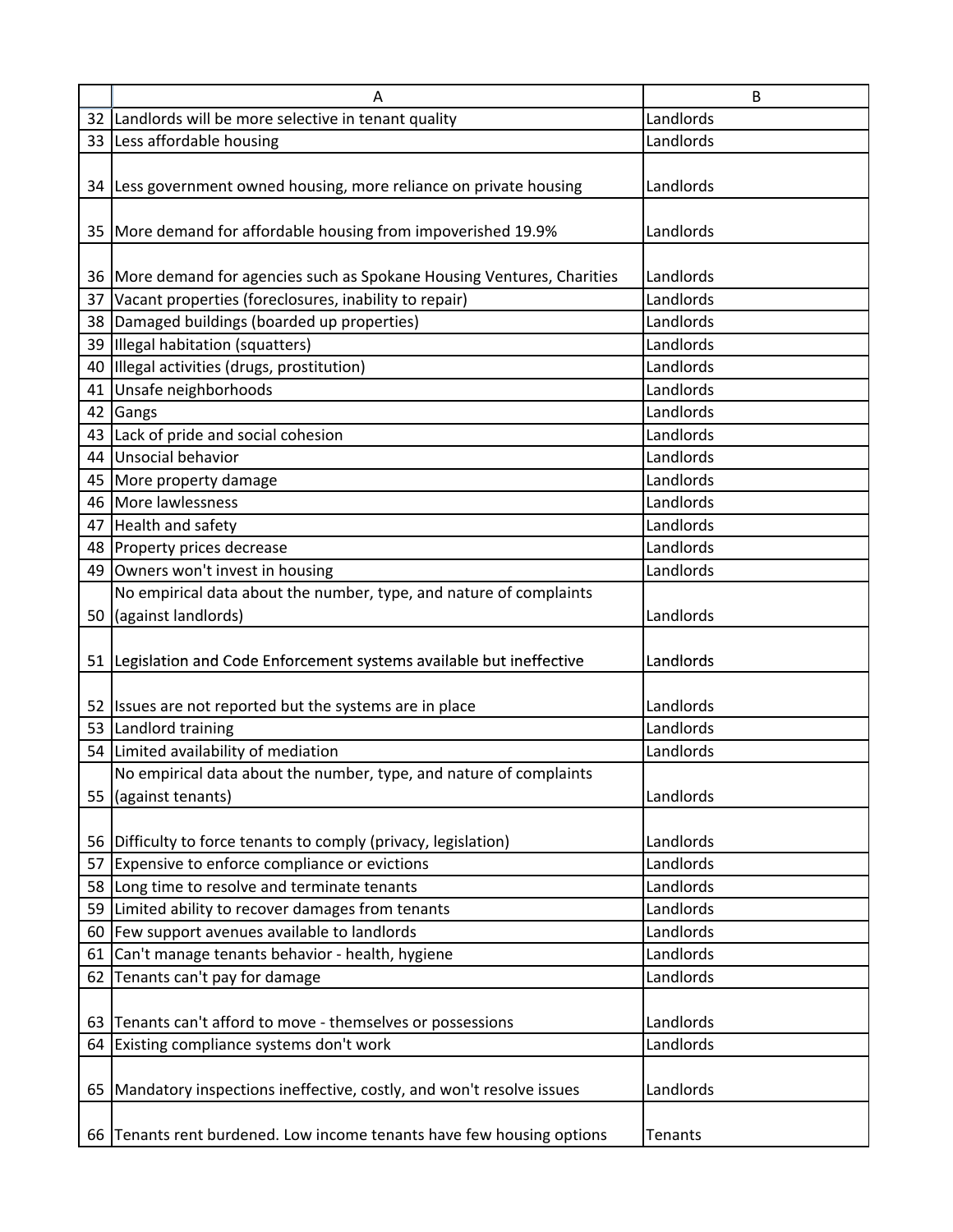|    | A                                                                            | B                          |
|----|------------------------------------------------------------------------------|----------------------------|
|    | 67 Not enough subsidized low income housing                                  | <b>Tenants</b>             |
|    | 68 Eviction and reasonable fear of eviction by tenants                       | Tenants                    |
|    |                                                                              |                            |
|    | 69 Lack of data collection on rental housing and tenant assistance           | <b>Tenants</b>             |
|    |                                                                              |                            |
|    | 70 Substandard housing a health hazard for tenants and neighbors             | Tenants                    |
|    | 71 Substandard housing costly for all Spokane residents including tenants    | <b>Tenants</b>             |
|    | Healthy and stable housing is good for tenants, landlords, and               |                            |
|    | 72 neighborhoods                                                             | Tenants                    |
|    |                                                                              |                            |
|    | 73 Resources to assist tenants are scarce, limited, or nonexistent           | <b>Tenants</b>             |
|    | 74 Lack of education for both landlords and tenants                          | SPD                        |
|    | 75 Lack of on site management                                                | <b>SPD</b>                 |
|    | 76 No enforcement of rules or code of conduct for tenants                    |                            |
|    | 77 Unwillingness to evict bad tenants                                        | <b>SPD</b><br>SPD          |
|    |                                                                              |                            |
|    | Lack of motivation for tenants to upkeep property when management            |                            |
|    | 78 does not maintain property or a presence                                  | <b>SPD</b>                 |
|    | 79 Expense of repeated police response                                       | <b>SPD</b>                 |
|    | 80 Physical conditions: heat, cold, light, ventilation                       | <b>SRHD</b>                |
|    | Chemical conditions: exposure to lead, carbon monoxide, volatile             |                            |
|    | 81 chemicals                                                                 | <b>SRHD</b>                |
|    | Building and equipment conditions: can lead to accidents and                 |                            |
|    | 82 unintentional injury                                                      | <b>SRHD</b>                |
|    | 83 Biological conditions: mold, pests, allergens                             | <b>SRHD</b>                |
|    |                                                                              |                            |
|    | Housing characteristic correlation to emotional and behavioral problems in   |                            |
|    | 84 low-income children and youth                                             | <b>SRHD</b>                |
|    |                                                                              |                            |
|    | 85   Renters more likely to be affected by poor housing conditions           | <b>SRHD</b>                |
|    | 86 Lack of education for both landlords and tenants                          | <b>SRHD</b>                |
|    | 87 Lack of management                                                        | <b>SRHD</b>                |
|    |                                                                              |                            |
|    | 88   Insufficient local housing data limits quantitative data                | <b>SRHD</b>                |
|    | 89 Building inspection department understaffed                               | <b>Building Inspection</b> |
|    | 90 Access to property if owner or tenant denies entry                        | <b>Building Inspection</b> |
|    |                                                                              |                            |
|    | Lack of management for maintenance issues; many complaints do not fall       |                            |
|    | 91 under Building Department but rather are landlord/tenant issues           | <b>Building Inspection</b> |
|    |                                                                              |                            |
|    | 92 Difficult for code enforcement to access properties to confirm violations | Code Enforcement           |
| 93 | Difficult to find responsible parties for violations                         | Code Enforcement           |
| 94 | Access to funding for owner rehabilitation                                   | Code Enforcement           |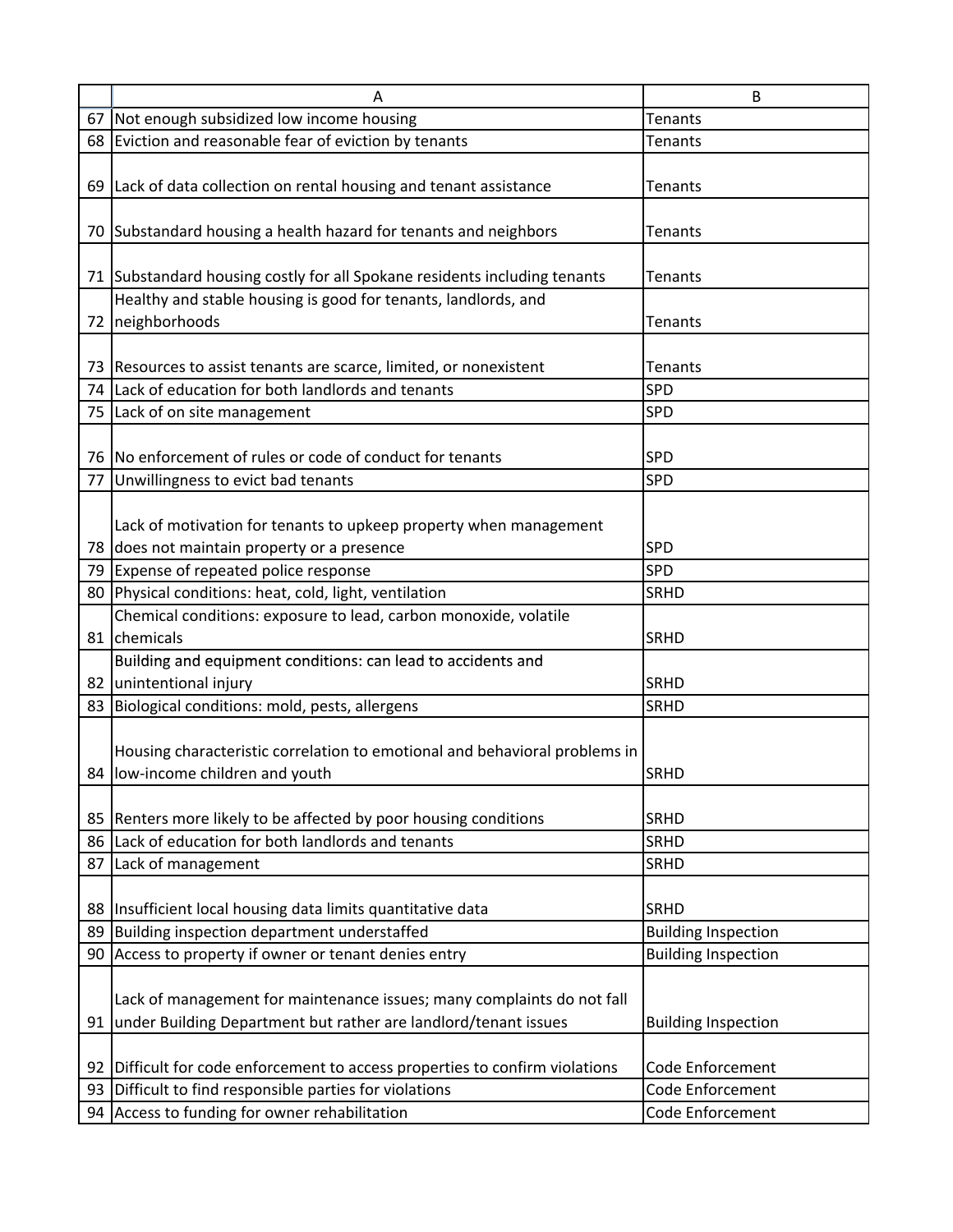| Α                                                                              | B                          |
|--------------------------------------------------------------------------------|----------------------------|
|                                                                                |                            |
| 95 Length of time for resolution on substandard buildings and solid waste      | <b>Code Enforcement</b>    |
| 96 Resolution process for substandard and solid waste time intensive for staff | Code Enforcement           |
| No system that provides third party inspections other than those based on      |                            |
| 97 complaints                                                                  | <b>SFD</b>                 |
|                                                                                |                            |
| No training program that educated property owners, managers, and               |                            |
| 98   renters; housing standards, code requirements, landlord/tenant laws, etc  | <b>SFD</b>                 |
| No program that rewards clean records and penalizes repeat and                 |                            |
| 99 consistent offenders                                                        | <b>SFD</b>                 |
| 100 Low vacancy rates for low income housing                                   | <b>SLIHC</b>               |
| 101 Insufficient funding for low income housing                                | <b>SLIHC</b>               |
| 102 Handling NIMBYism                                                          | <b>SLIHC</b>               |
| 103 Parking requirements                                                       | <b>SLIHC</b>               |
|                                                                                |                            |
| Rental cpas established by HUD are generally low, resulting in lack of         |                            |
| 104 sufficient revenue to operate the housing community in the black           | <b>SLIHC</b>               |
| Providing homes for high risk tenants with little or no support services       |                            |
| 105 available                                                                  | <b>SLIHC</b>               |
| 106 Eviction process                                                           | Tom McGarry and Jose Trejo |
| 107 Habitability - Inspections                                                 | Tom McGarry and Jose Trejo |
| 108 Habitability - Tenant remedies                                             | Tom McGarry and Jose Trejo |
| 109 Condemnation and costs of relocation                                       | Tom McGarry and Jose Trejo |
| 110 No funds in city budget to pay for relocation                              | Tom McGarry and Jose Trejo |
| 111 Good cause evictions                                                       | Tom McGarry and Jose Trejo |
|                                                                                |                            |
| Mental health issues (Reasonable accomodations, companion animals,             |                            |
| 112 continuous evictions related to mental health issues)                      | Tom McGarry and Jose Trejo |
|                                                                                |                            |
| 113 Late charges, charges for service, and related issues                      | Tom McGarry and Jose Trejo |
| 114 Nuisance statutes                                                          | Tom McGarry and Jose Trejo |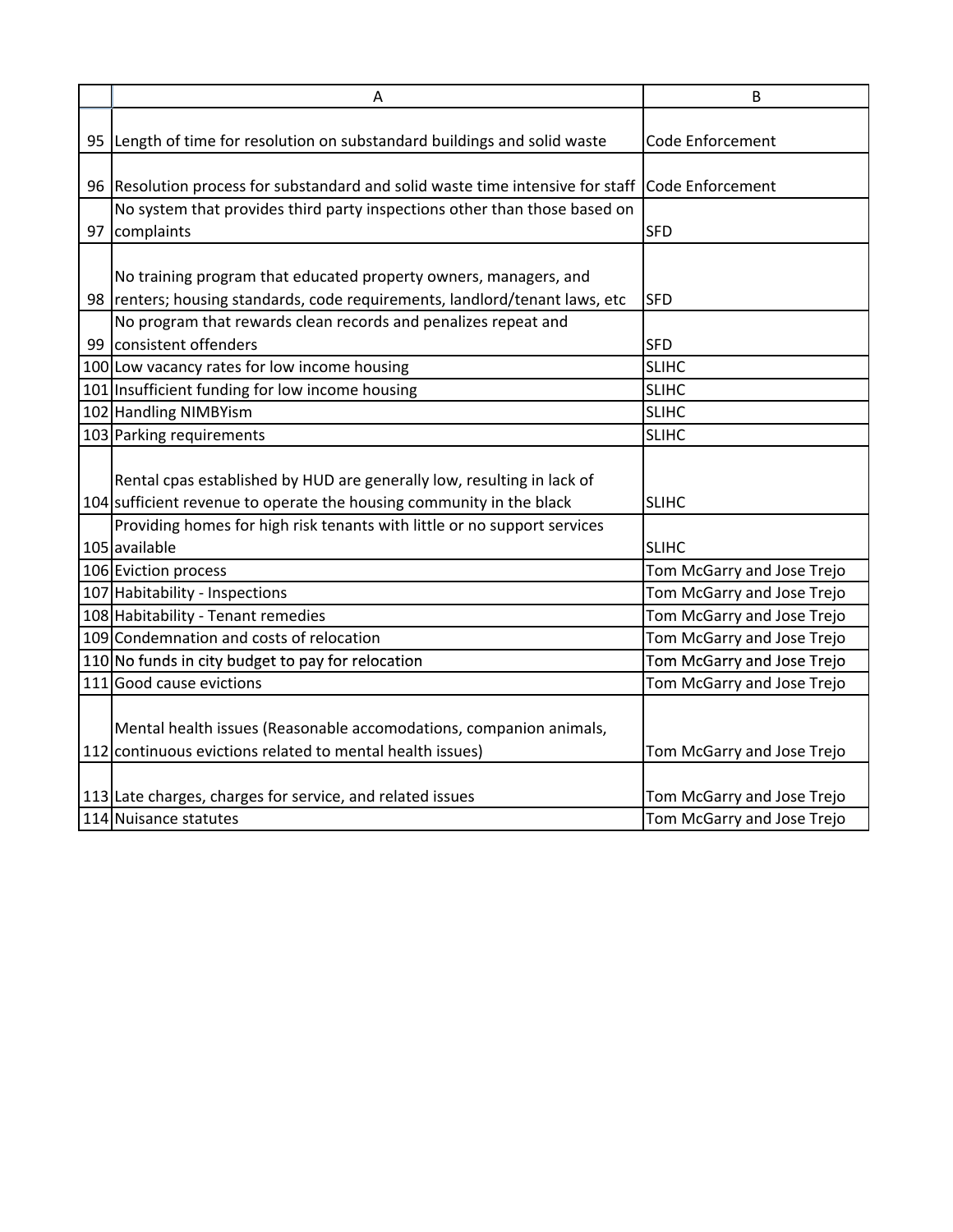#### **Rental Housing Research Stakeholder Group Analysis of Data in Landlord Presentation**

#### **Background**

In the landlord stakeholder presentation presented by Alexander Scott on March 22, 2016, there were two slides presented titled "Facts: Profit myth – Single Family Residence" and "Facts: Profit myth – Apartment." These slides contained representative data showing the profit/yr and cash on cash return of a single family home and an apartment in Spokane.

Following the presentation, some stakeholders requested an additional explanation of the data presented as well as an independent analysis. At the stakeholder meeting on May 10, 2016, Alexander Scott provided an explanation of the data he presented and provided the sources he used in his calculations.

These sources, as well as a copy of the landlord stakeholder presentation were provided to Robert H. Cooke, Owner and President of R.H. Cooke & Associates, Inc. for an independent analysis. RH Cooke & Associates, Inc., is a Real Estate broker company that has been assisting the buying and selling public since 1987.

#### **Analysis**

#### *(Provided by Robert H. Cooke, R.H. Cooke & Associates, Inc.)*

Analyzing these two slides, there are 3 items I would adjust on both slides. Working with the Single Family Slide:

- 1. Toward the bottom, you show "Repairs structural repairs. Replace house in 27 years". The depreciation allowance of 27.5 years is a Federal Government incentive to encourage investment in Real Estate. It really shouldn't be taken so literal as "replace house in 27 years" as that means 80% of all housing in Spokane should have been torn down by now. Instead of showing this on the chart as a \$3,556 annual reduction from profit, I would show it in the next column to the right as increased profit of \$996. I calculate \$3,556 depreciation x 28% tax bracket = \$996 tax savings.
- 2. The Spokane Assn of Realtors report values in May 2016 increased Average 13.6% and Median 14.3% since May 2015. You need a line item for Appreciation on your chart. In this case, Property value of \$120,000 could have an additional return of \$16,320 based on the 13.6% average. However, since 2002, the average price on a home has increased an average of 4.65% to where it is today; this more conservative figure provides additional return of \$5,580.
- 3. Your "cash on cash" return at the bottom (Loss)/Profit on Property Value% is calculated incorrectly on this chart. You are calculating the return on the Total Property Value of \$120,000 which is incorrect. It should be calculated on the cash invested which is the difference between the \$120,000 purchase price and the loan amount of \$84,000 = \$36,000.

Given the above, 1) an increase of \$996 instead of a loss of \$3,556 and 2) appreciation of \$5,580, your bottom line Profit is not \$1,469. Your bottom line profit is \$8,045 or, divided by the \$36,000 cash invested, your return is 22.35%.